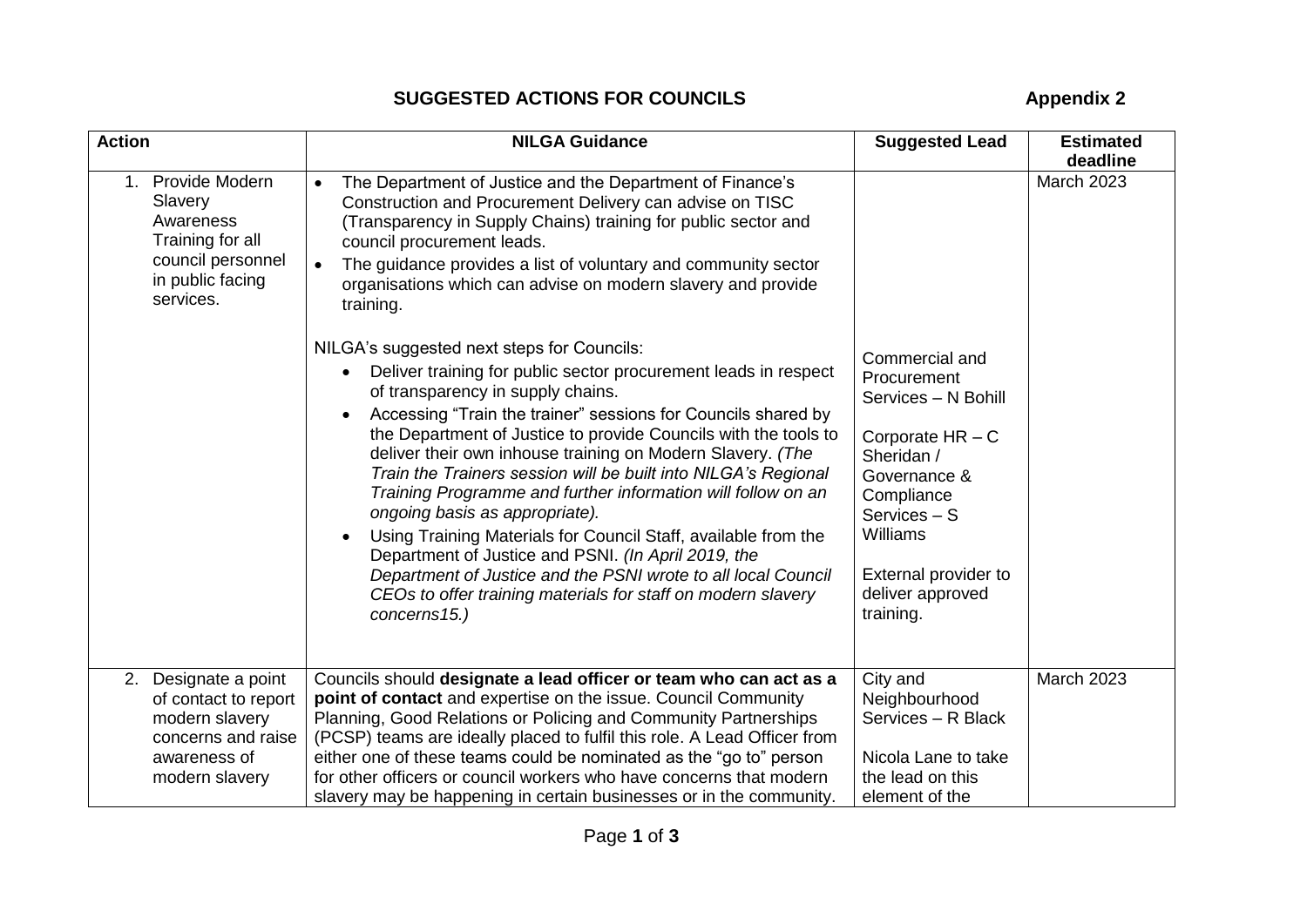| <b>Action</b>                                   | <b>NILGA Guidance</b>                                                                                                                                                                                                                                                                                                                                                                                                                                                                                                                                                                                                                                                                                                                                                                                                                                                                                                                                                                                     | <b>Suggested Lead</b>                                                                                                                                                                                                                               | <b>Estimated</b><br>deadline |
|-------------------------------------------------|-----------------------------------------------------------------------------------------------------------------------------------------------------------------------------------------------------------------------------------------------------------------------------------------------------------------------------------------------------------------------------------------------------------------------------------------------------------------------------------------------------------------------------------------------------------------------------------------------------------------------------------------------------------------------------------------------------------------------------------------------------------------------------------------------------------------------------------------------------------------------------------------------------------------------------------------------------------------------------------------------------------|-----------------------------------------------------------------------------------------------------------------------------------------------------------------------------------------------------------------------------------------------------|------------------------------|
| among<br>communities.                           | A council protocol for reporting suspicions of modern slavery<br>$\bullet$<br>should be developed.<br>Community Planning Partnerships should be harnessed to<br>share information and to raise awareness of modern slavery with<br>communities and the drive to eradicate it.<br><b>PCSPs</b> are a key council resource in the drive to eradicate<br>modern slavery in Northern Ireland. Intelligence which can be<br>disclosed by the PCSP should be shared with the lead person /<br>team in the council appointed as the "go to" for modern slavery<br>concerns.                                                                                                                                                                                                                                                                                                                                                                                                                                      | action plan and act<br>as the conduit in<br>terms of Good<br><b>Relations and</b><br>PCSP.<br>To be agreed, at the<br>relevant time, how<br>we will embed /<br>promote through the<br>Community<br>Planning Structures,<br>SCP and<br>PCSP/DPCSP's. |                              |
| 3. Establish clear<br>procurement<br>guidelines | The modern slavery transparency statement required to be<br>published by the Council under Section 54 of the MSA must include<br>the steps the Council has taken during the financial year to ensure<br>that slavery and human trafficking is not taking place in any of its<br>supply chains, and in any part of its own business or; that the<br>organisation has taken no steps in the financial year.<br>Transparency in supply chains is a process of continuous<br>$\bullet$<br>improvement. As stipulated in government guidance, the<br>government expects organisations to build on their statements<br>year on year<br>Guidance and resources include: Transparency in Supply Chains<br>etc. A practical guide; Council Transparency Statements Portal;<br>TISCReport Transparency Map; LGA's Tackling Modern Slavery<br>Guide<br>NILGA's suggested next steps for Councils:<br>Taking account of any further government developments on<br>proposals to extend the scope of Section 54 (TISC). | Commercial and<br>Procurement<br>Services - N Bohill                                                                                                                                                                                                | Annually                     |